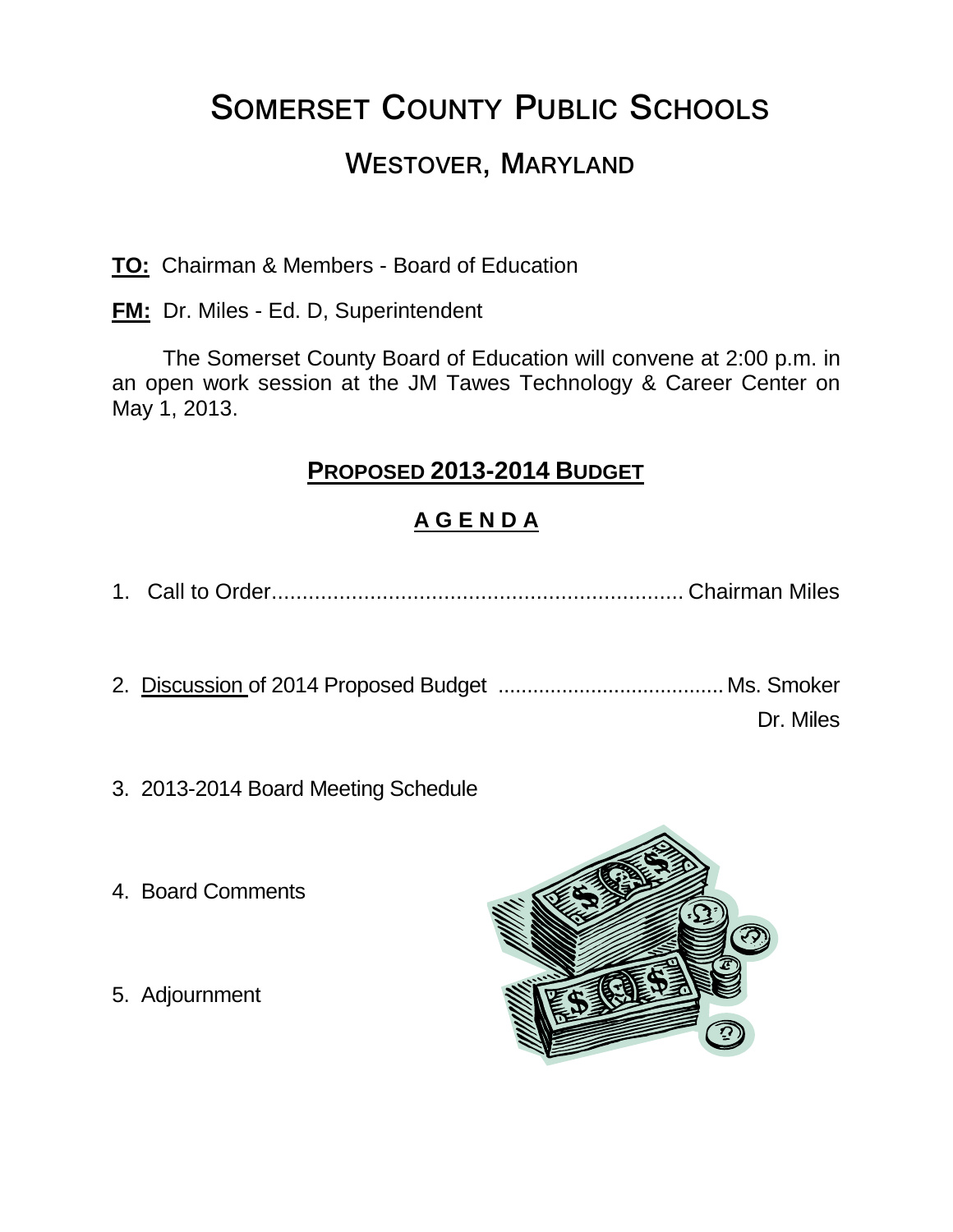#### **SOMERSET COUNTY BOARD OF EDUCATION J.M. Tawes Technology & Career Center May 1, 2013**

#### **A G E N D A**

*Times are intended for guidance only; unless changed by the Board, the order in which items appear will be followed.*

The Somerset County Board of Education will hold an open work session at **2:00 p.m.** on **Wednesday, May 1, 2013,** an open regular session at **4:00 p.m.** to immediately consider meeting in a closed session review and approve minutes, to discuss personnel matters (Section 10- 508 (a)(1), to discuss negotiated agreements – Section 10-508 (a)(9) to consult with legal counsel Section 10-508 (a)(7), to discuss contracted agreements – Section 10-508 (a)(14) and to perform administrative functions (Section 10-503), pursuant to the Maryland Annotated Code. The Board will reconvene in open session at **6:00 p.m.**

- **1.** Convene in Open Work Session **- 2:00 p.m.**
- **2.** Convene in Open Regular Session **4:00 p.m.**

- **8.** Consider Meeting in Closed Session for the reasons listed below, pursuant to Section 10-508 of the *Maryland Annotated Code*:
	- a. To review and approve minutes
	- b. To perform administrative functions Section 10-503
	- c. To discuss personnel matters Section  $10-508(a)$ New Hires, Retires, and Resignations
	- d. To consult with legal counsel to obtain legal advice Section 10-508(a)(7)
	- e. To discuss negotiated matters Section 10-508 (a)(9)
	- f. To discuss contracted agreements Section  $10-508(a)(14)$
- **9.** Reconvene in Open Regular Session **6:00 p.m.**

#### **10.** Public Participation ....................................................................................................... Chairman Miles

#### **11.** Approval of Open Session Minutes........................................................................... Chairman Miles

- March 19, 2013 (Regular)
- April 3, 2013 (Special)
- April 8, 2013 (Work)
- **12.** Announcement of Closed Session Meeting